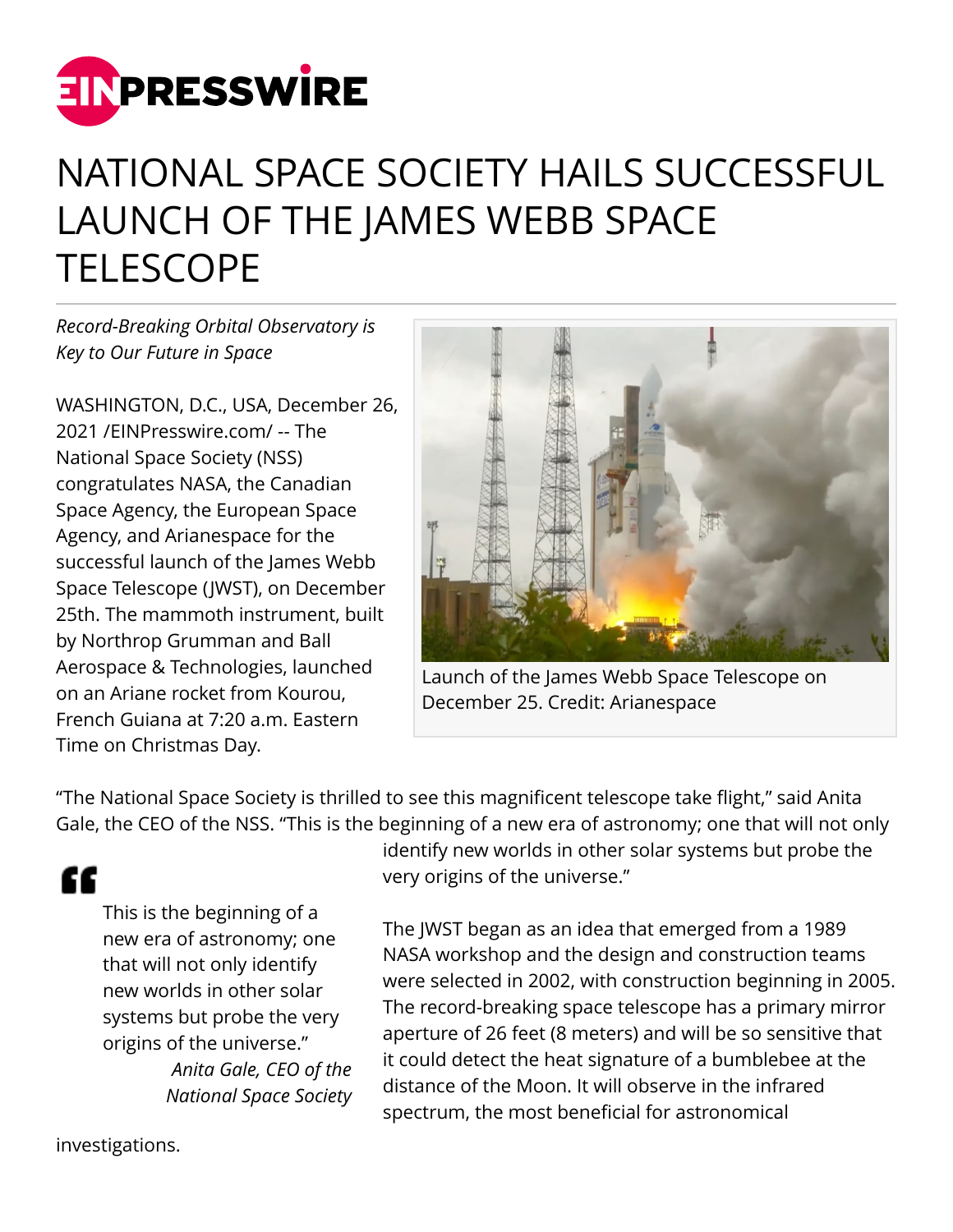Said NSS COO Dale Skran, "Infrared telescopes like the JWST can only operate in space since the Earth's atmosphere filters out those wavelengths of light. Additionally, it will be deployed at the Sun-Earth Lagrange point L2, about four times further from the Earth than the Moon, and far above the increasing number of orbiting satellites that trouble groundbased equipment. The JWST and other space-based telescopes represent the future of astronomy."



The James Webb Space Telescope once fully deployed in six months. Credit: NASA

Sun-Earth L2 is one of many Lagrange points in the solar system where a

spacecraft can maintain a small, stable orbit in one area. Once there, the telescope will be permanently shadowed by the Earth, greatly enhancing its ability to operate at the cold temperatures necessary for infrared astronomy (below minus-370 degrees Fahrenheit or -233 Celsius).

The JWST is a flagship NASA astrophysics mission, intended to ultimately replace the Hubble Space Telescope and greatly increase our astronomical reach. It will be able to image objects near the edge of the universe, those created within a few hundred million years of the Big Bang, as well as spotting potentially habitable exoplanets in other star systems.

To send such a massive mirror into space was an enormous challenge and necessitated creating a multi-celled folding mirror that will deploy once outside the Earth's atmosphere. Each of the 18 segments must be aligned to within a fraction of a wavelength of near-infrared light—just a few nanometers, or about 1/10,000th the thickness of a human hair.

In addition, a number of large sheets of Kapton foil must be carefully unfurled at the base of the telescope to provide extra thermal shielding, a delicate operation that required much more development and testing than anticipated after its completion in 2016. Unlike the Hubble Space Telescope, it cannot be repaired once in space due to its extreme distance from Earth. Instrumentation includes cameras, spectrometers, and coronagraphs for spotting exoplanets near bright stars.

Other, larger space telescopes are being planned that will require fewer calisthenics to deploy when bigger rockets are available. "The NSS looks forward to a vast expansion of space-based astronomy once the SpaceX Starship/SuperHeavy is flying," Skran said. "With its 30-foot (9-meter) diameter cargo hold and large lifting capacity, it will enable a new generation of less expensive